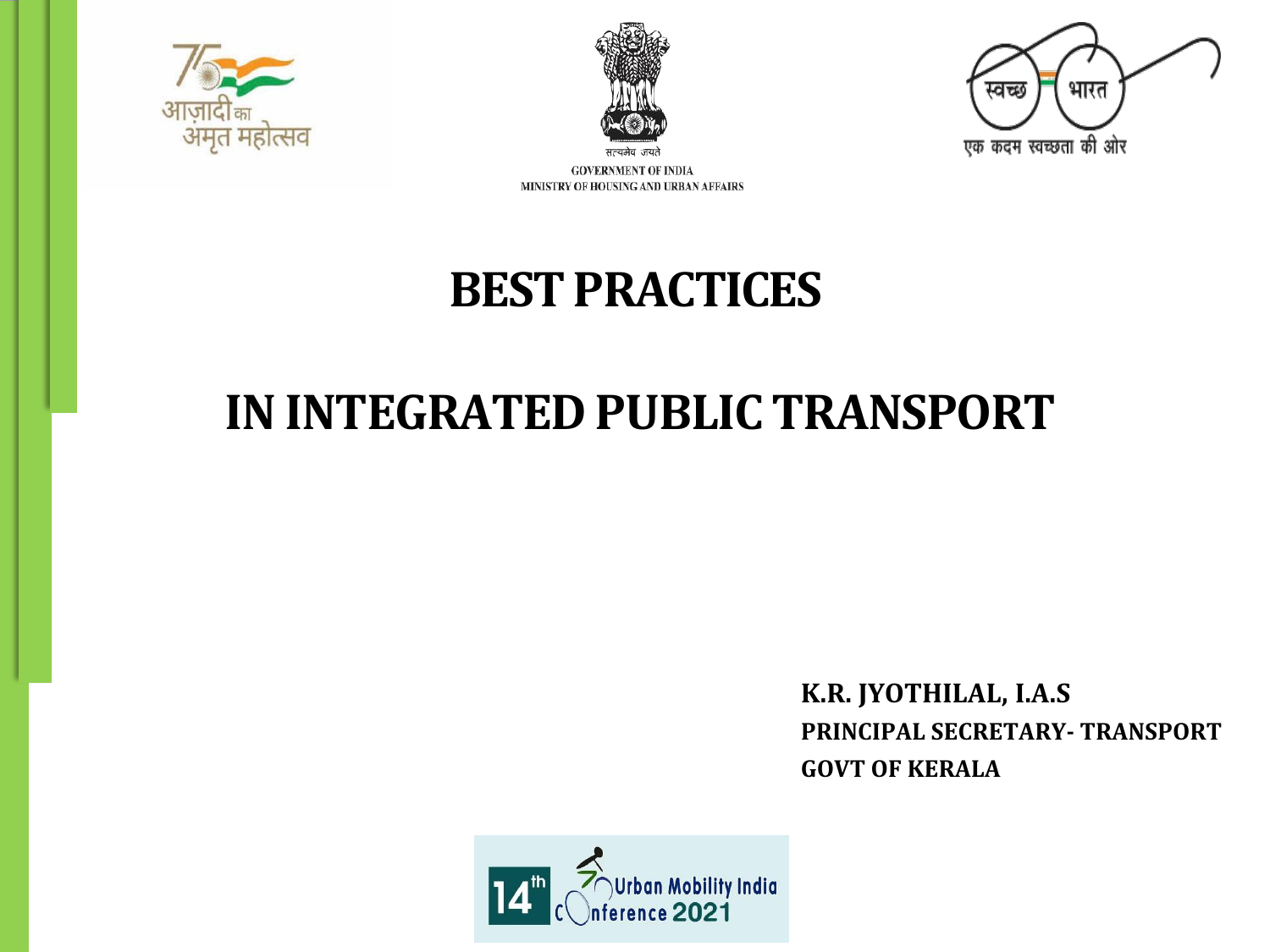### **BEST PRACTICES IN INTEGRATED PUBLIC TRANSPORT**



- Transport for Kerala(TFK)
- Mobility as a Service (MaaS)
- □ God's own Travel Card(GOT)
- Mobile to Mobility

**Mobility India**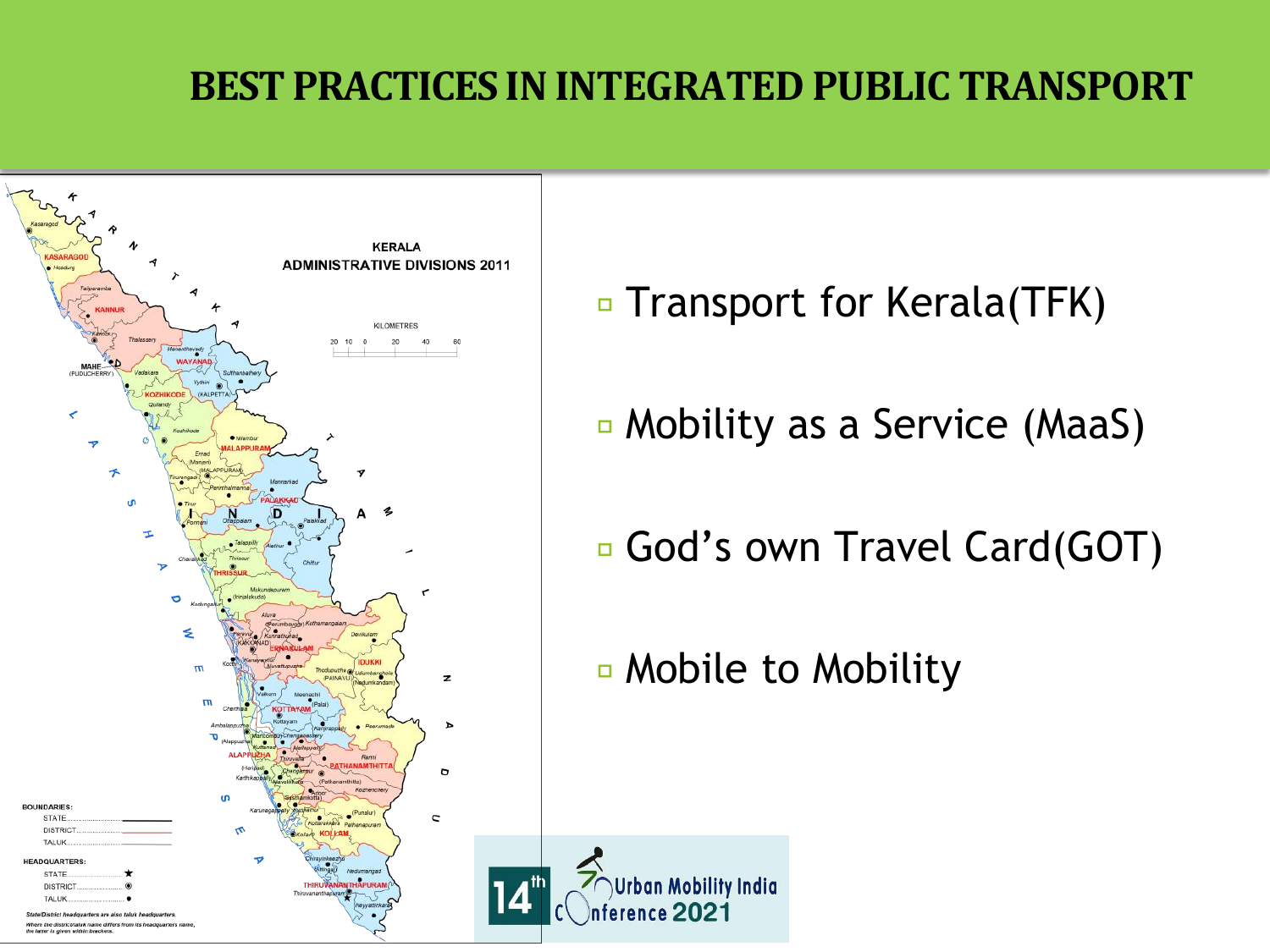

#### **D ZERO CASH**

#### **D ZERO EMISSION**

#### **D ZERO CONGESTION**

#### **¤ZERO ACCIDENTS**

**¤ZERO WASTE** 

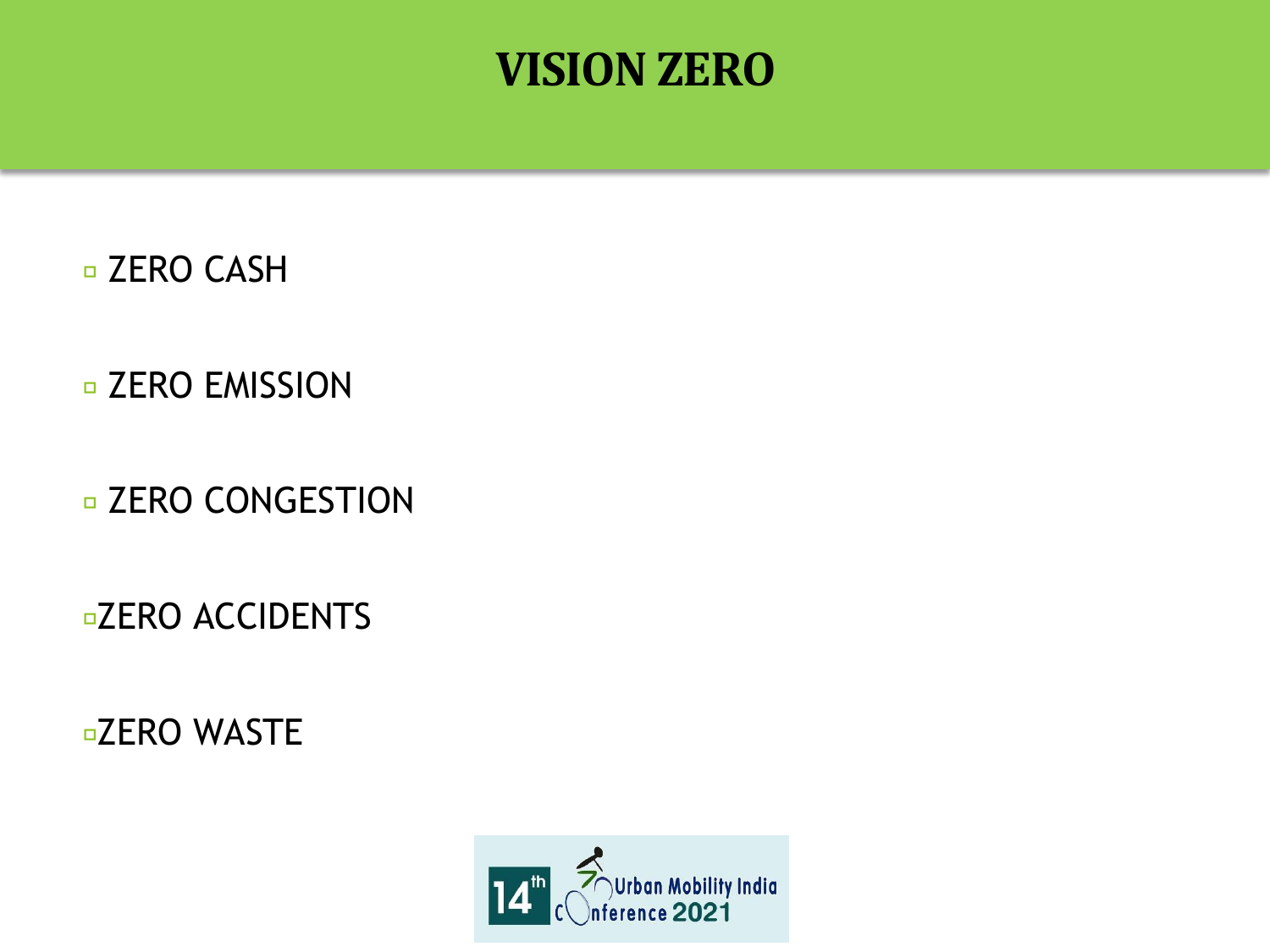# **ZEROCASH**

- Vahan Sarathi (digital service delivery)  $\Box$
- Digital enforcement  $\Box$
- E court  $\Box$
- Safe Kerala control rooms(CDAC)  $\Box$
- NCMC card/QR code/ Yatri app (Open Source)  $\Box$
- God's Own Travel card (DL+RC+Travel+Debit-ATM &  $\Box$ Shopping)
- NFC compliant mobile to mobile payment  $\Box$
- GPS tracking of all transport vehicles and OCC о





|                                                                                                                             | Customer service/Emergency Contact Number: 1800 419 4477.                          |  |                                                                                                                        |                                               | <b>ELECTRONIC USE ONLY</b>                  |
|-----------------------------------------------------------------------------------------------------------------------------|------------------------------------------------------------------------------------|--|------------------------------------------------------------------------------------------------------------------------|-----------------------------------------------|---------------------------------------------|
| <b>INDIAN UNION</b><br><b>KERALA STATE</b><br><b>DRIVING LICENCE FORM7</b><br>मन्यास्य जन्मे<br><b>AUTHORISED SIGNATURE</b> |                                                                                    |  | Licence No: 7/950/1991<br>He is licensed to drive throughout India, vehicles of the<br>following description           |                                               |                                             |
|                                                                                                                             |                                                                                    |  |                                                                                                                        |                                               |                                             |
|                                                                                                                             |                                                                                    |  |                                                                                                                        | ignature                                      | 123                                         |
| S/W/D of:<br><b>Address:</b>                                                                                                | P K GOPALAKRISHNAN<br>Anugrah, Infort,<br><b>Tripunithura</b><br><b>PIN 682301</b> |  | Category<br><b>Non-Transport</b><br><b>Transport</b>                                                                   | <b>Valid from</b><br>17/06/2017<br>17/06/2017 | <b>Valid To</b><br>16/06/2022<br>16/06/2022 |
| Email id: transit.cards@axisbank.com                                                                                        |                                                                                    |  | Date of First Issue: 22/03/1991<br>Badge No. & Date : 4/962/1996<br>28/11/1996<br>Signature<br><b>Vinod</b><br>LA. EKM |                                               |                                             |

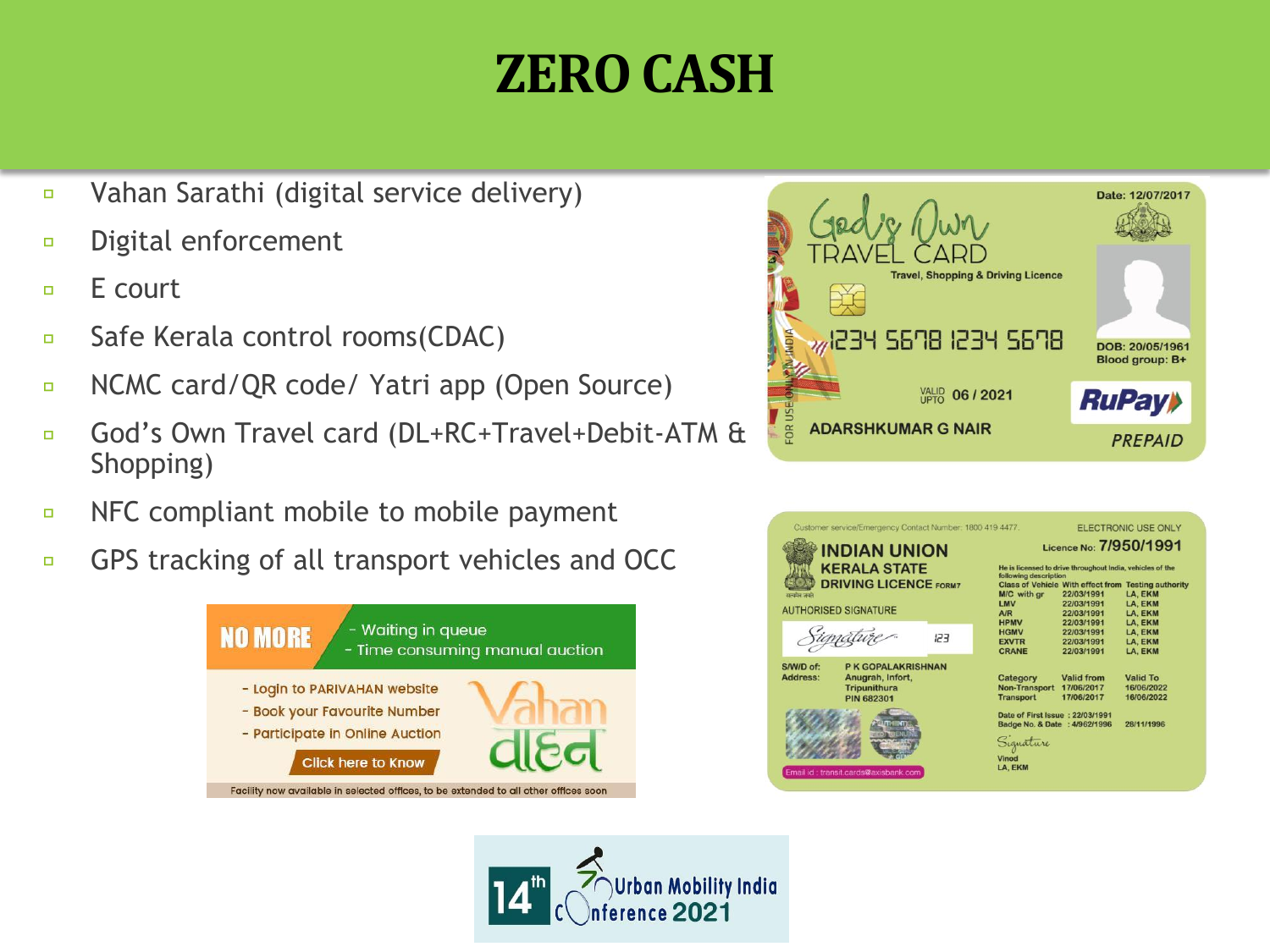#### **KERALA OPEN MOBILITY NETWORK Digitising Mobility & Enabling MaaS**



- Open Specifications (like 26 letters in English)  $\Box$
- Multiple Apps, written in one language & thus interoperable  $\Box$
- No central platform between rider and providers  $\Box$
- No need for central aggregator  $\Box$
- Each provider can operate autonomously, follow open and transparent rules $\Box$



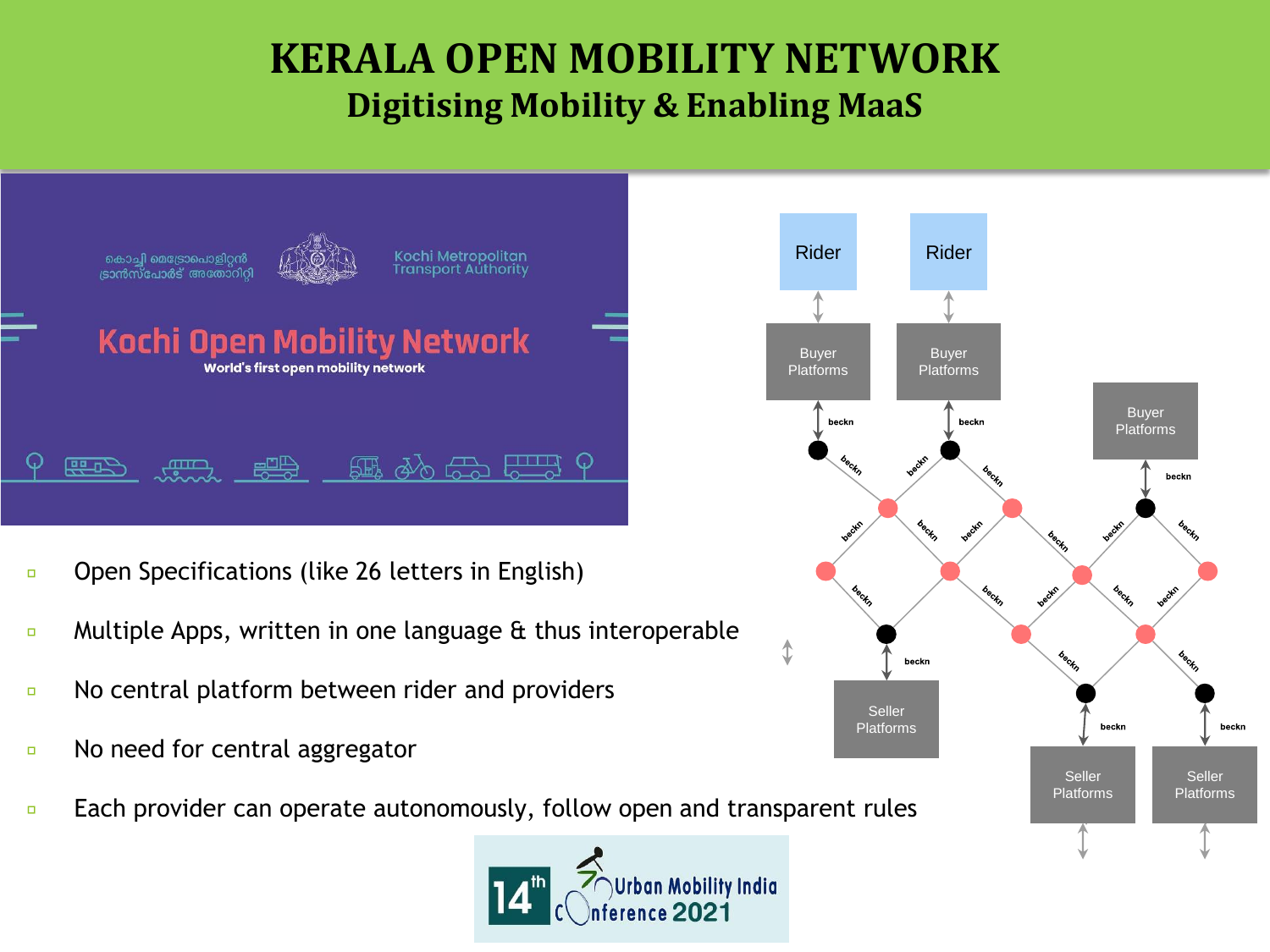### **ZERO EMISSION**

- E mobility 1 million EV by 2025
- Solar boats  $\Box$

 $\Box$ 

- Hydrogen fuel cell bus/ car/train/boat
- Green hydrogen and CIAL model of floating solar
- Public transport and scrapping policy
- Ban on diesel autos
- Government order to hire only electric vehicles Building rules amendment – promote charging infra
- Free Charging /swapping infrastructure LTO/ TOSA charging business models and Second generation EVs

**10,256**  *EVs registered as of Oct, 2021*

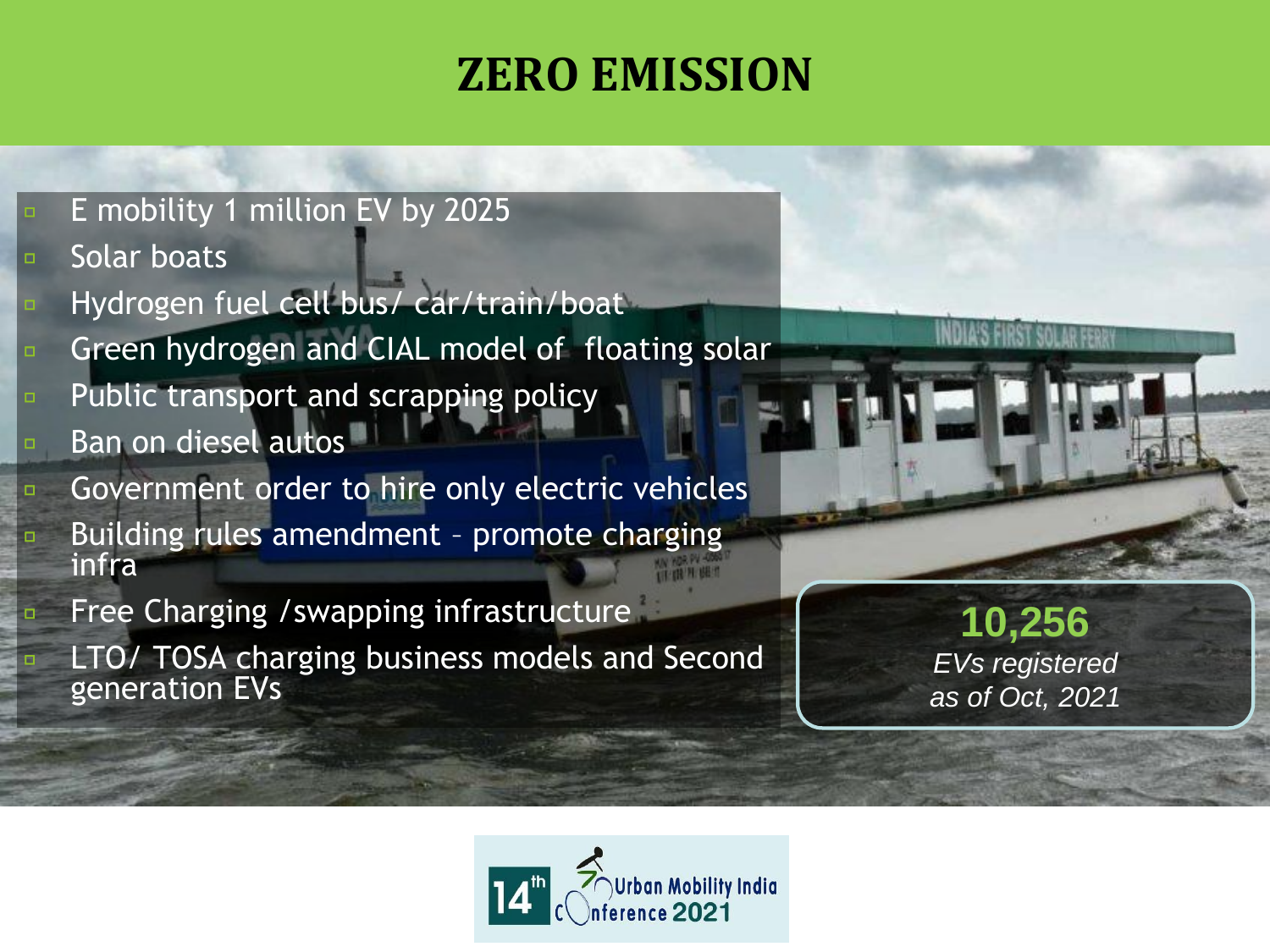### **ZERO CONGESTION**

- TFK (Productivity and Money Value of Time)  $\Box$
- KMTA (Integration vs Coordination), Planning is the Key  $\Box$
- Parking policy + Smart App on Kerala Open Mobility Network  $\Box$
- State CMP integration with Urban planning  $\Box$
- Silver line Semi High Speed Rail + Economic Corridor  $\Box$
- TOD and VCF State Mobility Fund  $\Box$
- DFI/ Green bonds/Green banks for public transport infra  $\Box$ funding

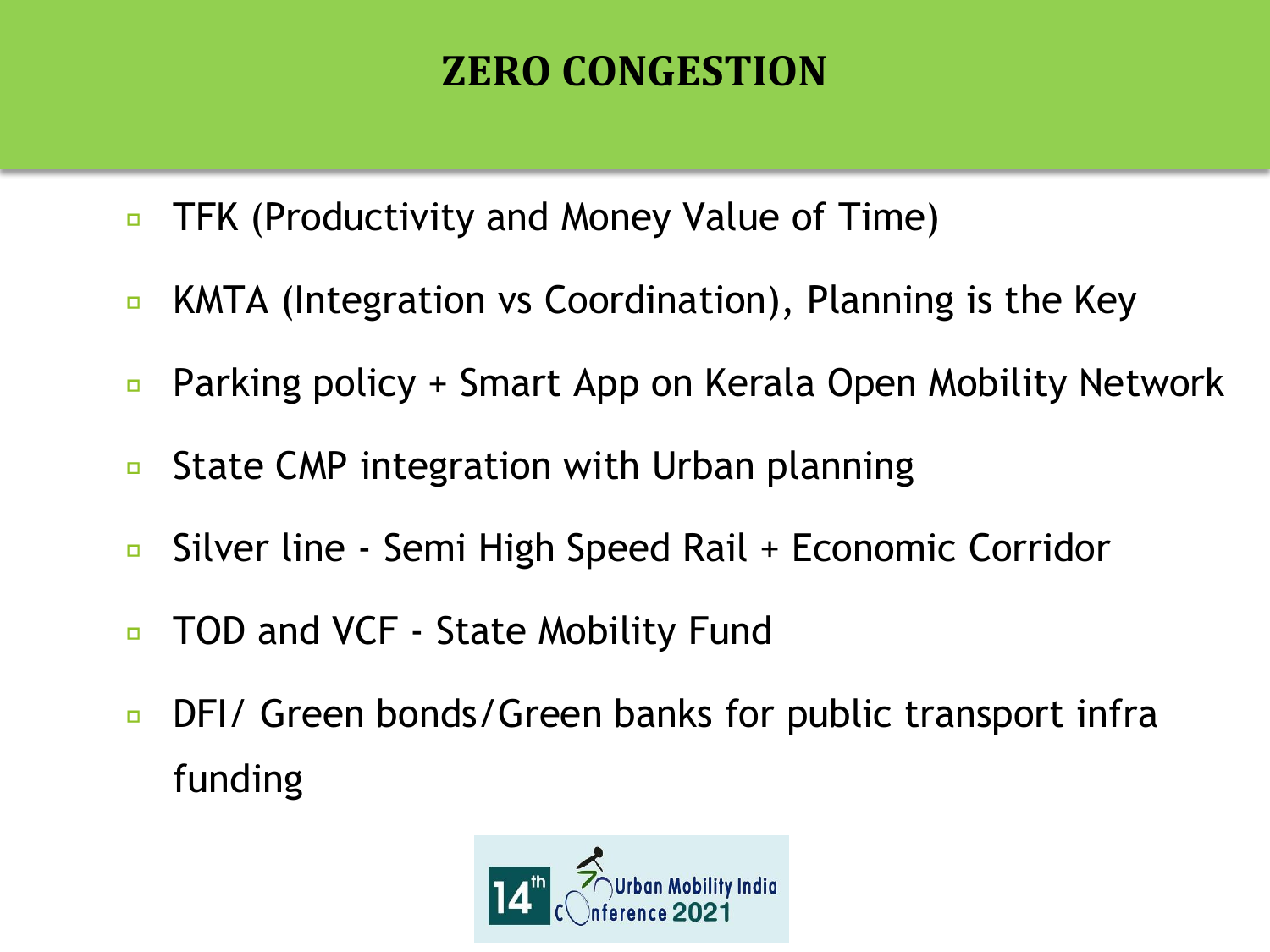## **VYTTILA MOBILITY HUB**

**Integration of Physical Infrastructure**



**Vyttila Mobility Hub (VMH)** is being envisioned as a **world class multimodal hub**, integrating Bus, Indian Railways, Metro, Boat, Taxi, Auto, bicycle & walkways

> **INR 571 Cr USD 81 Mn**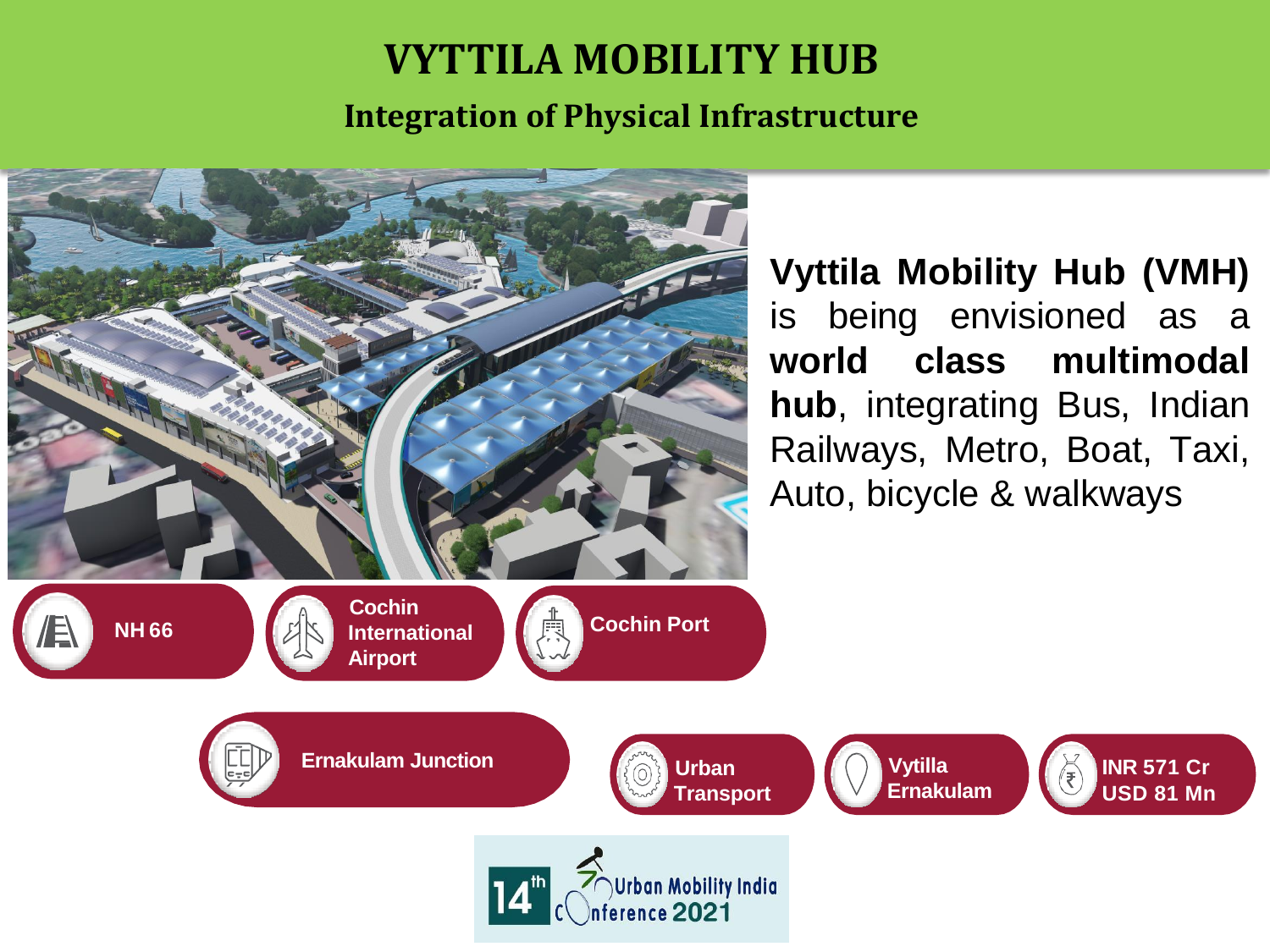# **ZERO ACCIDENTS**



- 39 % reduction in accidents till now  $\Box$
- Safe Kerala  $\Box$
- Digital enforcement and e courts  $\Box$
- VTS in all transport vehicles  $\Box$
- Parking policy  $\Box$
- AI cameras/ Dash board cameras  $\Box$
- Borderless , cashless and digital  $\Box$ checkposts.
- Third eye of citizens (whats app and  $\Box$ social media)

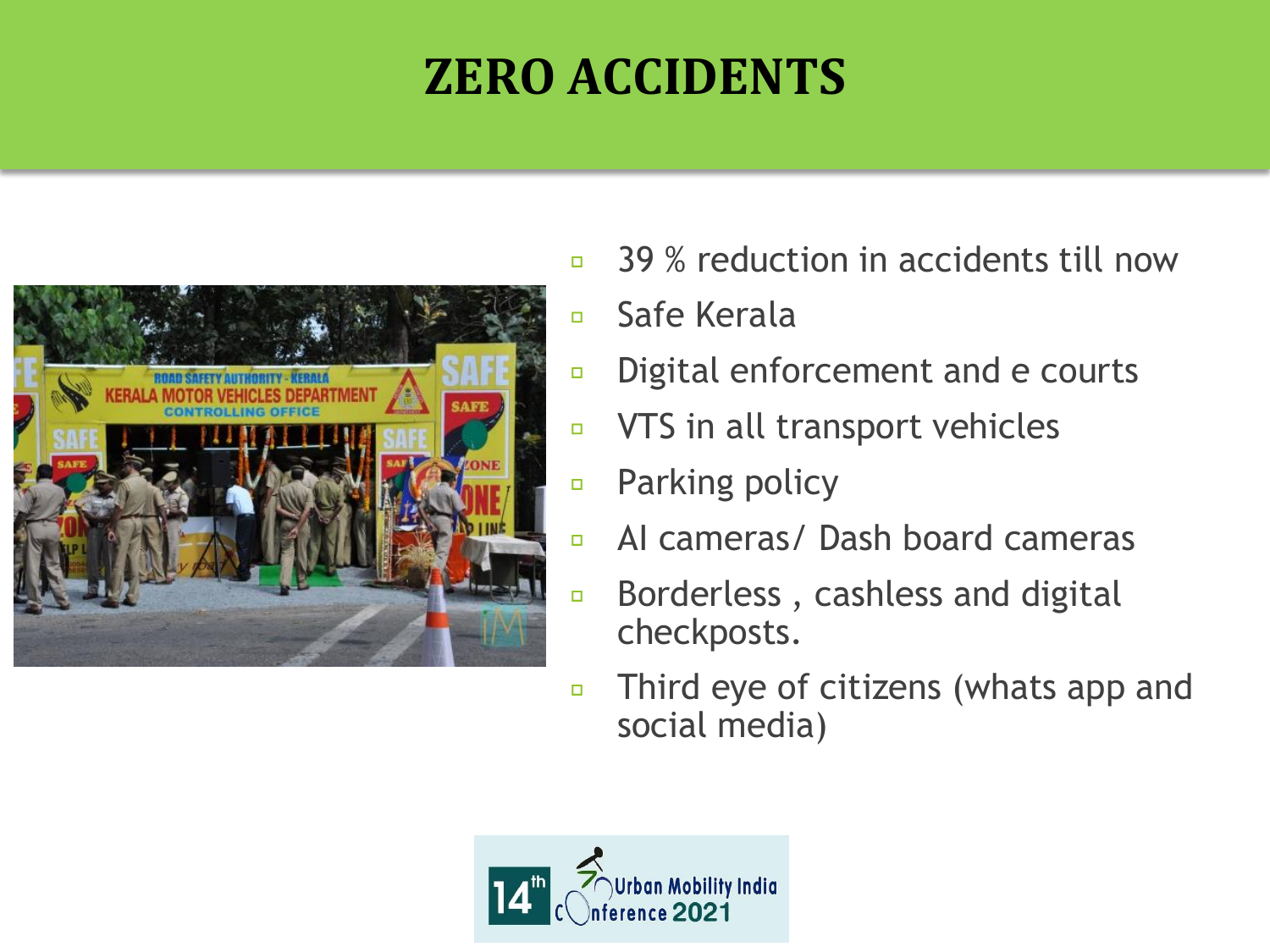### **ZERO WASTE**

- Waste to energy  $\Box$
- Bio methanation  $\Box$
- Carbon to hydrogen economy  $\Box$
- Hydrogen PODs/ Train/Water  $\Box$ metro/Buses/Trucks